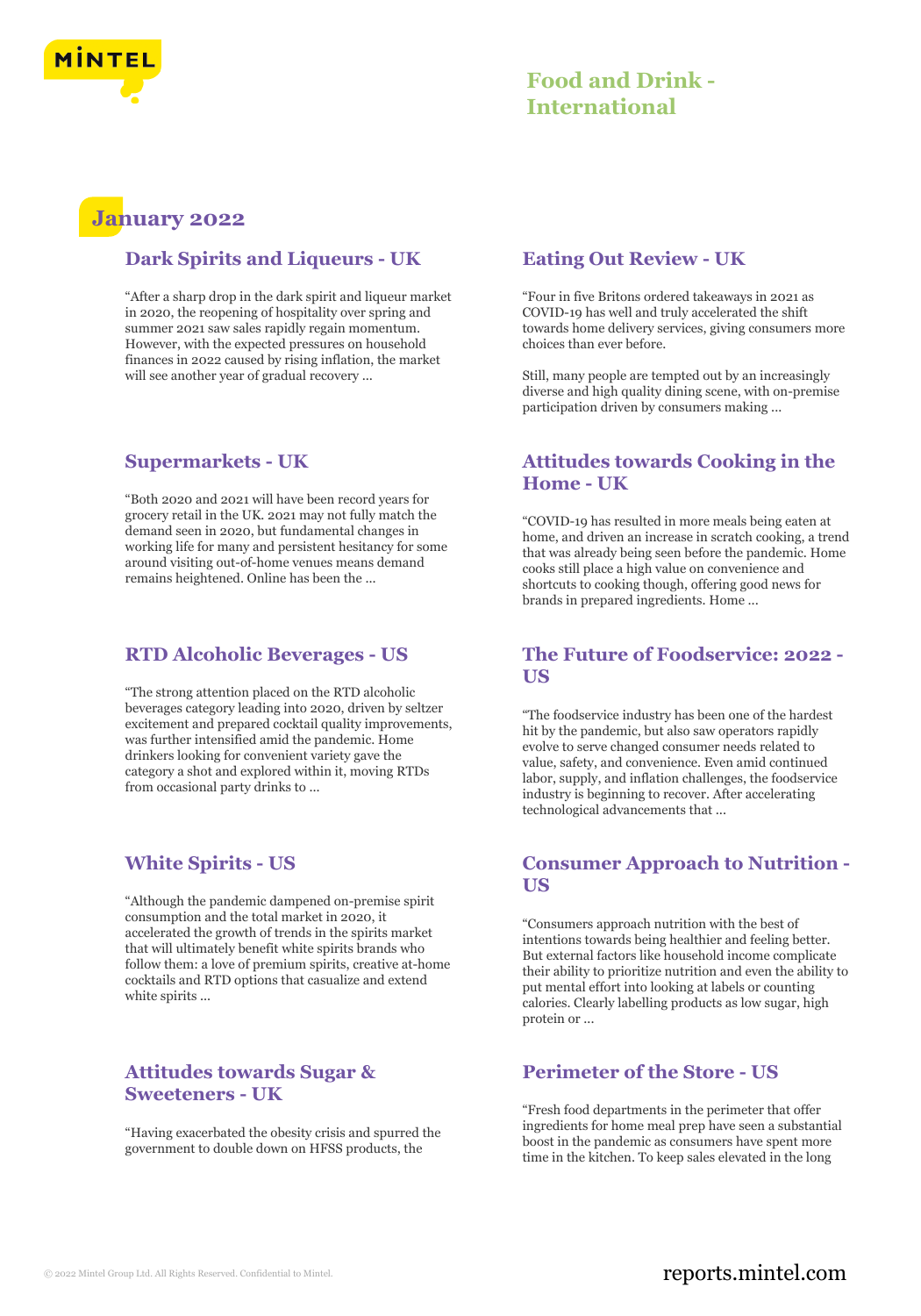

COVID-19 pandemic has accelerated the need for the food/drink industry to cut sugar. A focus on less sweet flavour profiles remains a missed opportunity. Meanwhile, demystifying sweeteners and exploring those with other nutritional ...

# **December 2021**

# **Cooking Sauces, Pasta Sauces and Marinades - US**

"After a 2020 with unprecedented growth of 23%, sales of sauces and marinades essentially stagnated in 2021, though still 20+% ahead of their 2019 levels. Sales will correct in 2022, as consumers more fully return to dining out and pandemic restrictions abate. Category brands have work to do to engage ...

### **Frozen Breakfast - US**

"Frozen breakfast players have many paths moving forward: leaning into occasional indulgence will bring satisfying variety to at-home routines; a play for portability can lessen the blow of the return to on-the-go occasions that might otherwise be lost to foodservice; improving natural positioning and nutritional value can strengthen health cred ...

#### **Beer - US**

"The rebounding on-premise channel and consumers' eagerness to reconnect with friends and family reconciled 2020 pandemic loss in the beer category. However, the longer-term impact of the pandemic has yet to be felt, and brands must act to address societal shifts in how consumers are spending their time and money ...

### **Cheese - US**

"Following 2020's accelerated category growth brought on by pandemic circumstances, 2021 category sales were tempered yet still positive, reflecting both the lingering nature of the pandemic's impact balanced with, for many, a return to some old routines, including increased out-of-home activities. Yet, segment performance is disproportionate, with the natural and ...



run, retailers should look to create a more engaging perimeter shopping experience revolving ...

## **Cheese - UK**

"COVID-19 has provided a considerable boost to cheese thanks to its affordability, versatility and the increased cooking from scratch trend. Whilst an increased consumer focus on health and the environment poses a threat to the market, openness to vegan/plant-based alternatives offers a way to keep people engaged. The  $11$ Se $-$ 

# **Foodservice Disruptors - US**

"Amidst a struggling industry, nimble and innovative operators are disrupting traditional foodservice models, adding automation and new operating formats as well as online engagement strategies to continue reaching consumers. Many of these efforts are responses to labor and supply chain issues and pandemic-influenced consumer patterns, but will become necessary investments ...

## **Better for You Eating Trends - US**

"The better-for-you foods market has grown steadily in recent years, with the vast majority of adults making healthy food choices at least some of the time. The ongoing nature of COVID-19 has amplified this trend. Some 49% of consumers are choosing BFY products more often than a year ago, and ...

### **Center of Store - US**

"The shelf-stable and frozen food categories of the center store, long overshadowed by fresh perimeter departments, gained importance and attention in the COVID-19 pandemic as home-bound consumers looked to stock their pantries and freezers. While center store sales overall will inevitably revert to their slow-growth pre-pandemic pattern, retailers and marketers ...

# © 2022 Mintel Group Ltd. All Rights Reserved. Confidential to Mintel.  $\blacksquare$  reports.mintel.com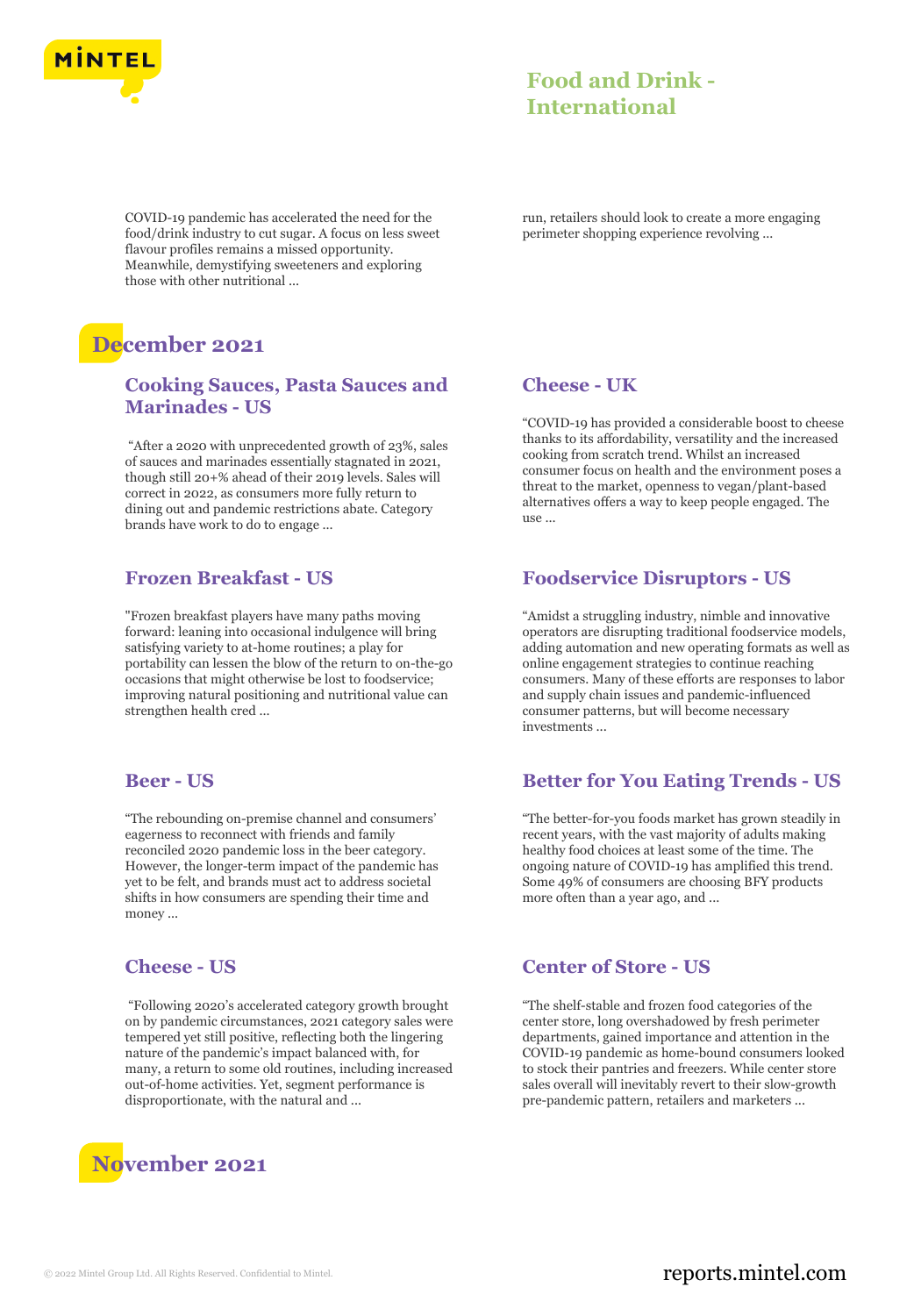

# **Approach to Health Management - US**

"Personal health is more important than ever before for consumers, but how they approach managing their health is evolving as consumers encounter new health concerns and goals. Adults are taking their learnings from the previous year and applying them to how they care for their health now, with a strong ...

### **Dark Spirits - US**

"The pandemic created short-term issues for the spirits market due to the reduction in on-premise expenditures but also accelerated existing trends that will ultimately benefit the spirits market in the long term. Specifically, the pandemic reinforced consumers' preferences for higher-end spirits and contributed to increased spirit category engagement as consumers ...

# **Attitudes towards Frozen Foods - UK**

"The COVID-19 pandemic drove strong sales growth for frozen foods in 2020; however, brands will need to disrupt shoppers' habitual approach to buying frozen if they are to continue to grow sales in the 'Next Normal'. Frozen foods with ethical attributes warrant further attention as these attract strong consumer interest ...

## **Pet Food - UK**

"Cat and dog food's sales growth was accelerated by the COVID-19 outbreak thanks to rapid growth of the cat and dog population, the premiumisation trend and growth of treats and snacks. The various aspect of pets' holistic wellbeing pose the biggest opportunities and threats for the market, from helping owners ...

# **Wine - US**

"As a mainstay of consumers' alcohol repertories, wine was able to reach those eager to reacclimate to onpremise drinking, as well as those who continued to primarily drink at home in 2021. The wine category has rebounded from 2020 dollar losses, though it did so in the context of overall ...

# **Yogurt and Yogurt Drinks - UK**

### **Cooking in America - US**

"Brands in the at-home food space are well positioned as the conditions surrounding the pandemic have led to an increased reliance on meals made at home. Currently, safety concerns around eating out combined with rising inflation are keeping consumers in their own kitchens. Fortunately for brands, this time spent cooking ...

### **Pub Visiting - UK**

"The pub sector has been among the biggest casualties of the COVID-19 pandemic, with pubs forced to close during the three national lockdowns in 2020 and 2021 and operating under restrictions when allowed to open for the remainder of 2020 and long stretches of 2021, when consumers' reticence about being ...

# **Tea and Other Hot Drinks - UK**

"Tea and other hot drinks have benefited from the uptick in at-home food and drink occasions brought about by the COVID-19/coronavirus outbreak. While standard black tea looks set to face continued pressure from ever-growing competition, the focus on health puts herbal tea in a strong position to appeal thanks ...

# **The Vitamins, Minerals and Supplements Shopper - US**

"The VMS market has been on an upward trajectory for many years, and this was only amplified during the beginning of the pandemic. In 2021 the number of adults who shopped for vitamins, minerals or supplement exclusively in-store decreased, while online shopping for these products increased – and many consumers ...

## **Bacon and Lunchmeat - US**

"In the pandemic's first year, with a significant number of consumers and school-aged children at home with few away-from-home food options, bacon and lunch meat saw dramatic increases in sales: 21% in 2020 and another 6% in 2021. Yet, this growth also reflects the strongly established usage patterns of the ...

# © 2022 Mintel Group Ltd. All Rights Reserved. Confidential to Mintel.  $\blacksquare$  reports.mintel.com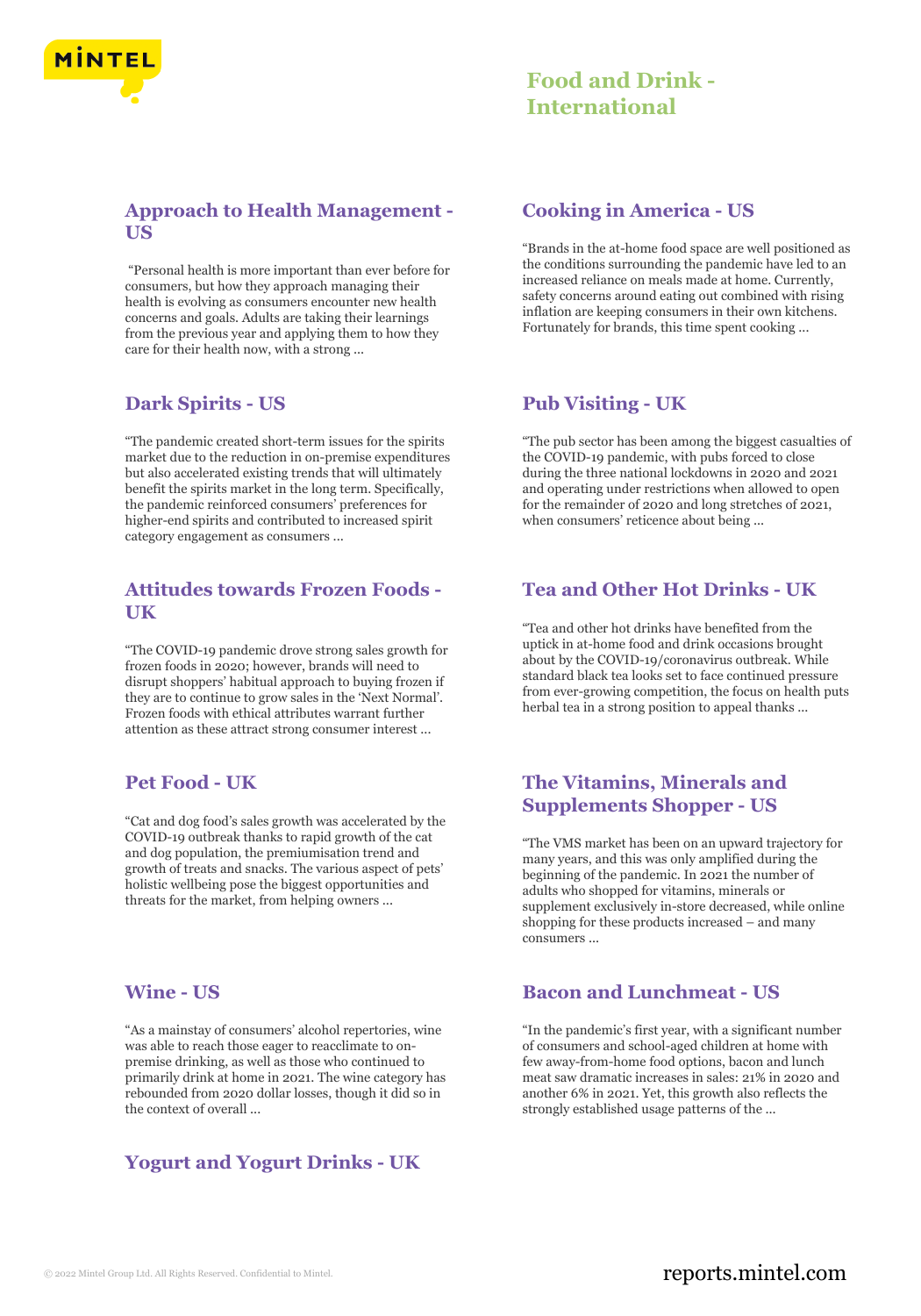

"The image of yogurts and yogurt drinks as both healthand mood-boosting amid the heightened appeal of these benefits arising from the pandemic will support market growth, with scope to dial up these connotations. Meanwhile, exploring large, eco-friendly formats is timely given strong consumer interest and the sharper spotlight on ...

# **October 2021**

# **Attitudes Towards Pub Catering - UK**

"COVID-19 has encouraged consumers to seek out highquality experiences as well as support businesses in their local area. In order to respond pubs will need to update their menus to include dishes with locally sourced ingredients, premium meals that deliver a sense of occasion and modern sharing platters suited to ...

# **Foodservice Alcohol Trends - US**

"The on-premise alcohol market is in a recovery period following the vaccine rollout; yet, the Delta variant's spread, along with general financial uncertainty, has consumers rethinking their foodservice alcohol expenditures. Moreover, consumers developed new home-based drinking behaviors and routines over the course of the pandemic; these new home drinking behaviors ...

# **Poultry - US**

"The retail poultry market received a substantial boost during the pandemic as consumers turned to home meal prep, but in the long run sales are likely to return to their historic slow-growth pattern. Poultry is a familiar staple in most households, and a key to accelerating growth may lie in ...

# **Vitamins and Supplements - UK**

"Having grown strongly in 2020, sales of VMS have declined in 2021 due to consumers' lessening health anxiety. Opportunity for growth lies in brands pushing a 'prevention rather than cure' approach in order to drive value sales in the long term. Organic products warrant further exploration, aligning well with consumers' ...

# **Restaurant Breakfast and Brunch Trends - US**

"After a tricky year, as consumers begin to return to more out-of-home, impulsive and on-the-go occasions, operators can take on a larger role in helping diners to navigate each day while also establishing new rituals. Many breakfast (and lunch) occasions are up for grabs, making this a good time for ...

# **Pizza - US**

"The \$8.1 billion pizza market is expected to grow an additional 1.9% in dollar sales in 2021 as consumers continue to work remotely, navigate economic uncertainty and face cooking fatigue, continuing reliance on convenient and affordable meal solutions. Still, future growth is somewhat stifled as consumers renew their ...

# **Food and Non-food Discounters - UK**

"Despite concerns around their lack of ecommerce offering and potentially crowded stores, the discounters saw sales surge in pandemic-struck 2020. Looking ahead, the sector looks set to leave these turbulent 18 months behind with a spring in its step as continuing economic uncertainty makes their value-led proposition tempting for consumers ...

# **Marketing to Moms - US**

"American moms experienced mixed feelings in the past year as they balanced feelings of thankfulness with others such as exhaustion, being overwhelmed and anxiety, as their workload was aggravated during the pandemic. Despite some uncertainty due to the new COVID-19 variant, moms understand it is time for their children to ...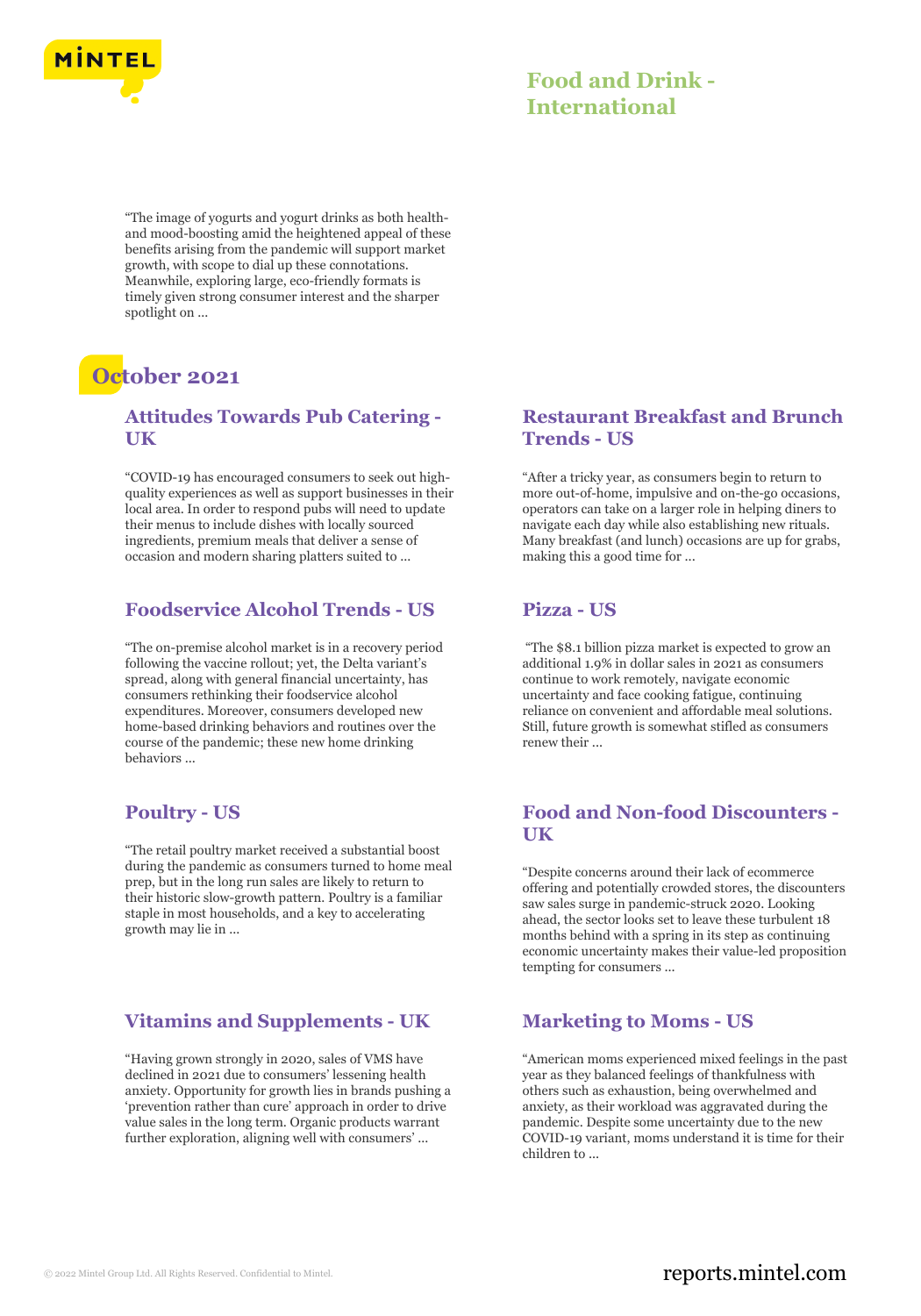

# **The Gen Z Diner - US**

"Gen Z is a generation with great influence, both financially and culturally, despite being a smaller group compared to Millennials and Baby Boomers. Teens already have great influence over where they eat with their family and friends, which shows that restaurants need to connect with Gen Z early on. As ...

# **September 2021**

## **Hot and Cold Cereal - US**

"The \$11.1 billion hot and cold cereal market is expected to face a 3.8% dollar sales decline in 2021 as consumers shift their breakfast routines outside the home. Still, prolonged remote working will enable cereal brands to position themselves as an easy, at-home breakfast during the workweek. Long-term ...

# **Attitudes towards Low- and Noalcohol Drinks - UK**

"The low- and no-alcohol drinks market is well-placed to gain users as a result of the COVID-19/coronavirus outbreak, as health takes a more central stage in people's food and drink considerations. There are many areas for brands to expand into to tempt consumers, whether it's by offering drinks recipes ...

# **Chocolate Confectionery - UK**

"The government's anti-obesity drive and consumers' heightened health concerns, stoked by the pandemic, put pressure on the chocolate category to cut sugar. However, reformulations run the risk of deterring consumers. Companies therefore need to create products which deliver a significant sugar reduction alongside other appealing attributes. Vegan and vitamin/mineral-fortified ...

# **August 2021**

# **Yogurt and Yogurt Drinks - US**

"While 2020 marked a budding return to relevance of the spoonable yogurt and yogurt drinks market, driven by the influx of pandemic-necessitated time spent and

# **Attitudes towards Sports Nutrition - UK**

"Consumers focusing more on exercise and eating healthily post-COVID will drive relevance of sports nutrition products among a wider audience, but they face growing competition from high-protein products in mainstream food and drink categories. With an ageing population less intense, lower levels of exercise hold untapped potential, while the 'positive ...

# **Milk and Non-Dairy Milk - US**

"The dairy and dairy alternative milk market is evolving at a rapid pace, with specialty dairy milks, plant-based offerings and pandemic-driven priorities in health, variety and ethics shaking up the aisle once characterized by generic commodity positioning."

### **Fast Food Restaurants - UK**

"The pandemic has changed the way consumers consume fast food. Instead of relying solely on spontaneous visits from consumers seeking a convenient meal solution while they are on the move, fast food operators are now meeting consumer demand for a fast food treat with a sense of occasion."

# **Pet Food - US**

"After receiving a short-term boost from stock-up buying and a spike in pet acquisition motivated by the pandemic, the pet food market is settling back into a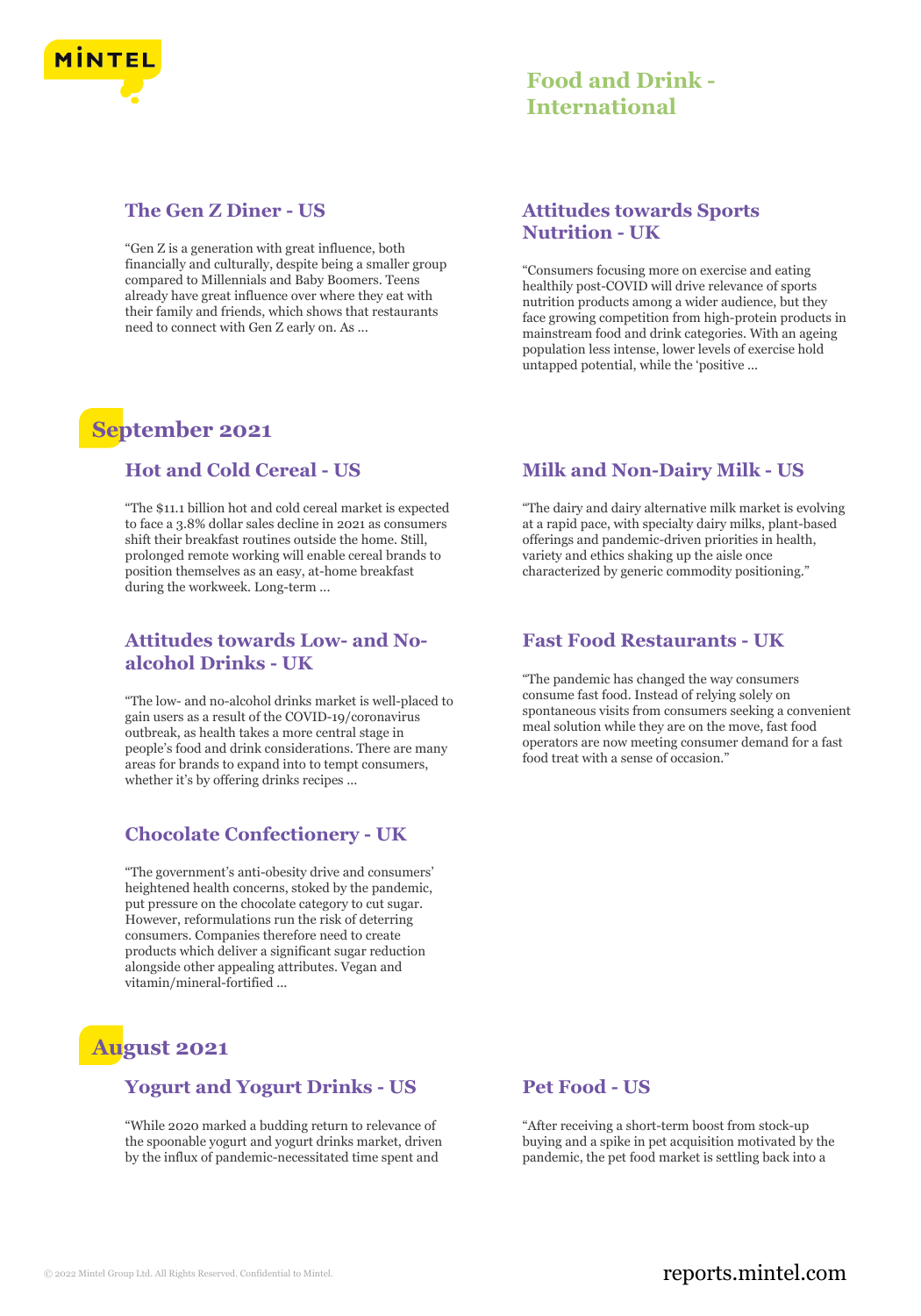

meals and snacks eaten at home, continued projected growth in 2021 is a testament to the category's more longstanding potential. The near-term years will be ...

# **Prepared Cakes, Pies and Pastries - US**

"The \$11.3 billion prepared cakes, pies and pastries category is expected to continue growing in dollar sales in 2021 as many of the realities of 2020 persist – namely prolonged remote working and continued home-based social gatherings. The refrigerated and frozen segments of the category are expected to experience ...

# **Functional Drinks - US**

"Functionality has been the most important driver to innovation in the non-alcoholic beverages market for the past decade, and consumer demand for drinks with added benefits has only increased during the pandemic. The number of adults consuming drinks with functional claims has risen over a year ago, as has the ...

## **Leisure Outlook - UK**

"Consumer participation in leisure activities is at the highest level measured since the start of the pandemic, however things are far from back to normal as many people remain hesitant about visiting venues or attending events. Despite this, there is good reason for optimism as consumers who feel ready to ...

# **COVID-19 Impact on Food and Drink: One Year Later - US**

"The COVID-19 pandemic afforded food and drink brands across the board an unparalleled opportunity to prove their worth. While the strong dollar gains will be short-lived, the relevance can resonate. 2021 will be marked with continued uncertainty for consumers eager to reclaim power as they navigate the opportunities and limitations ...

# **July 2021**

# **Ready Meals and Ready-to-Cook Foods - UK**

pattern of modest but steady growth. While premiumization and momentum in treats and toppers continue to move the category forward, pet owners continue ...

# **Tea and RTD Tea - US**

"As Americans become increasingly engaged with a health and wellness mentality, the market will see greater diversity of users. This will necessitate that tea innovations capture a broader range of health and wellness benefits while placing flavor and refreshment at the forefront of messaging. The opportunity is to deliver added ...

# **Coffee and RTD Coffee - US**

"The pandemic brought strong growth for the coffee market as consumers tried new coffee products, created their own specialty coffee drinks and upgraded their home coffee bars. This increase in home coffee experimentation and exploration will benefit the coffee and creamer markets for years to come, and the rise of ...

### **Fruit - US**

"The fruit category is poised to maintain much of the sales momentum it gained over the course of the pandemic, particularly the fresh segment. Fresh fruit is unique in that it is perceived as inherently healthy and is the original in grab-and-go convenience, and it dominates category sales, controlling 90 ...

## **Consumer Snacking - UK**

"The COVID-19 pandemic has seen an increase in snacking at home, both in the day and in the evening, including more comfort eating. The widely held view that less healthy snacks have a place as part of a balanced diet ensures continued opportunities for indulgent snacks. However, consumers' heightened focus ...

**Foodservice Brand Ethics - US**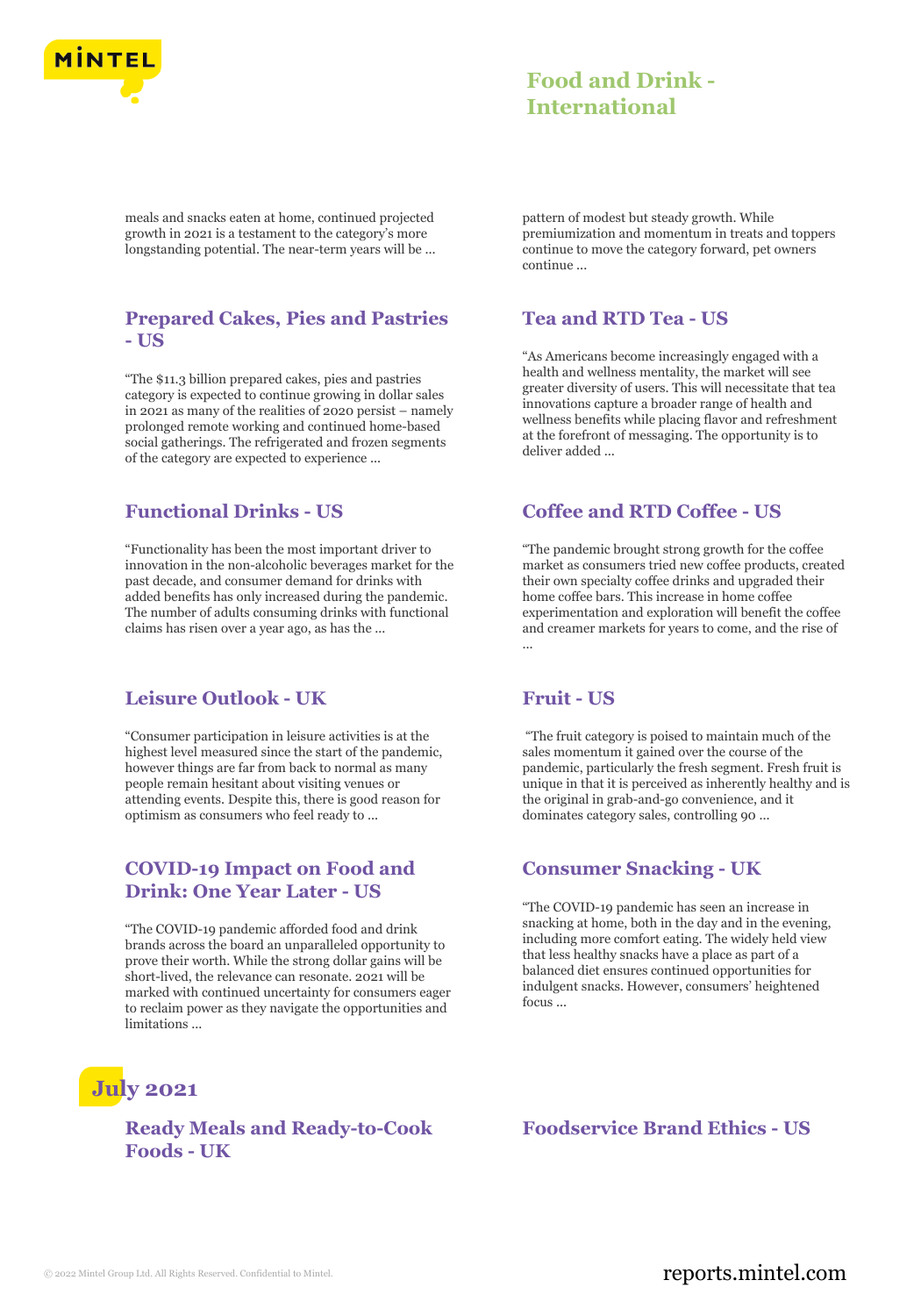

"The market was hit in 2020, but the easing of COVID-19 restrictions in 2021 will see busier lifestyles return, making the convenience of these meal solutions more attractive once again. Consumer interest in freshly-made ready meals, and the view of these foods as combatting food waste, hold potential for the ...

### **Soup - US**

"The \$8.7 billion soup market is expected to decline modestly in 2021 as consumers increasingly adopt prepandemic routines, reducing the demand for shelf stable foods such as canned soup. But some areas of the category continue to thrive due to their role in scratch cooking or their connections to ...

## **Prepared Meals - US**

"While the prepared meals category got a substantial temporary sales boost during the pandemic as consumers cut back on foodservice spending, it had been generating modest growth before, driven by improvements in product quality, healthfulness and cuisine variety. Continued improvement in these areas will be necessary to keep the category ...

# **Soft Drinks Review - UK**

"The COVID-19/coronavirus hit the UK soft drinks market; the lockdowns and restrictions leading to loss of high-value on-premise and out-of-home retail occasions with the uptick in at-home occasions failing to offset this. The outbreak has put a heightened spotlight on sustainability and the nation's health, accelerating the need for ...

## **The Ethical Food Consumer - UK**

"Increased consumer awareness of environmental issues, stoked by media coverage of the pandemic, offers considerable growth potential for ethical food and drink. However, widespread consumer doubts over whether their actions make a difference and uncertainty over what the different certifications stand for pose considerable barriers to encouraging more ethical shopping ...

# **Juice and Juice Drinks - US Fast Casual Restaurants - US**

"Restaurant customers overwhelmingly embrace foodservice brand ethics, desiring to see employee welfare, animal welfare and sustainability improvements at restaurants, and this is especially true for quickly growing demographics such as younger, multicultural consumers. Consumers expect restaurant chains to be able to pay for these improvements themselves, rather than passing on ...

# **Foodservice Coffee and Tea - US**

"The foodservice coffee and tea market suffered acute losses during the pandemic as morning commute traffic dissipated. While traffic will rebound as the country reopens, the rise of remote work will create new challenges. However, the pandemic accelerated consumers' shift away from basic coffee/tea beverages toward cold and specialty ...

# **Brand Overview: Drink - UK**

"Consumer concerns around COVID-19 are beginning to show signs of decline, but there will be a continued drive towards health and wellbeing from consumers. In the short term this will continue to be related to products that people hope will support their immune system, but over the longer term the ...

# **Sports and Energy Drinks - UK**

"While the greater spotlight on health arising from the COVID-19 pandemic presents big opportunities for the market, the long-term shift towards working at home will curb impulse purchasing. Targeting at-home usage through larger pack sizes, formats that need to be diluted and products that are designed for exercising at home ...

## **Dairy and Non-Dairy Drinks, Milk and Cream - UK**

"The COVID-19 outbreak has reinforced the importance of getting the right nutrition to support overall health, an enduring focus on health expected to be one of the lasting impacts of the pandemic. This points to heightened pertinence for nutrition-centred messages across the food and drink market, including for milk, with ...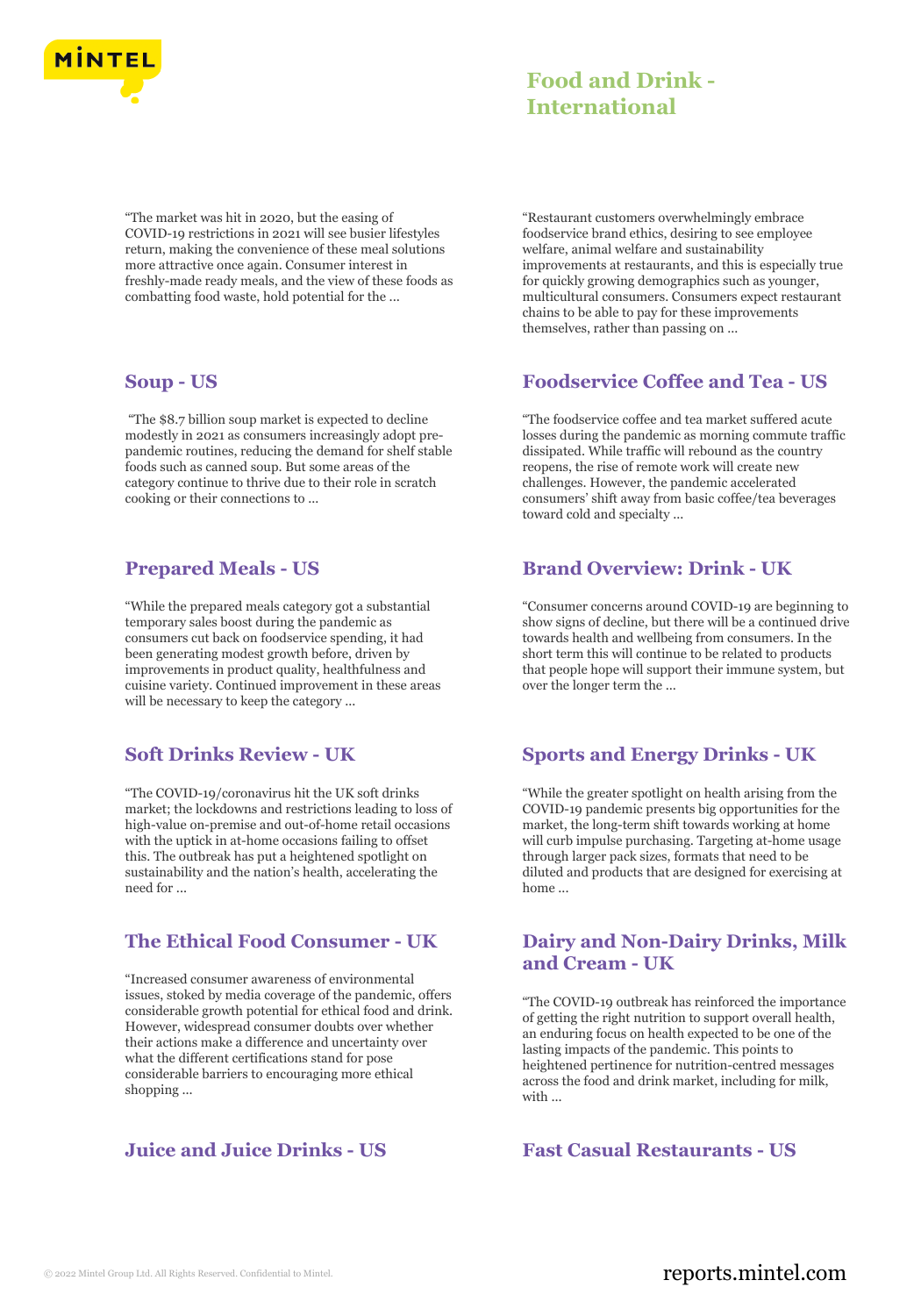

"Over the last decade, the juice/juice drink category has suffered from an ongoing identity crisis of sorts, as factors like sugar and artificial ingredient content came to overshadow the nutritional value of these products. COVID-19 and subsequent lockdowns and limitations altered routines and led to a reprieve from steadily ...

### **Pizza Restaurants - US**

"Pizza restaurants came into the COVID-19 crisis ready to handle delivery and carry-out orders, and the uptake in demand provided a crucial opportunity to reach infrequent or lapsed consumers as well as build loyalty among its most avid base. This is an important time for innovation to sustain the uptick ...

# **Vegetables - US**

"The dramatic increase in at-home cooking, coupled with a greater general interest in wellness, prompted considerable growth for the vegetable category in 2020. A slow return to certain pre-pandemic behaviors will lead to a slight sales correction, but the need for moreconvenient yet still healthy foods will see consumers turn ...

# **June 2021**

# **Food Packaging Trends - US**

"Food packaging has been front of mind during the COVID-19 pandemic as a vital tool for keeping food safe and stocking up in the pandemic as well as supporting consumers making more at-home meals and snacks. Food has been a great source of pleasure in the pandemic, and packaging has ...

# **Attitudes towards Lunch Out-of-Home - UK**

"COVID-19 is expected to have long-lasting consequences for how and where people work, and some out-of-home lunch expenditure will be redistributed to foodservice venues within suburban and rural areas due to the expected decline in commuting into cities. Foodservice brands in suburban areas have an opportunity to offer more experimental ...

"Fast casual restaurants need to remain nimble and convenient for diners to continue on the road to postpandemic recovery. This means catering to traditional mealtimes as well as expanding to other occasions, such as for work or happy hour. Expanded occasions and menu items can especially appeal to younger generations ...

# **Convenience Stores - UK**

"The convenience sector has the opportunity to take a position at the confluence of two of the leading trends of the current retail environment. The rise in interest in local communities and local shopping and the vast growth in online retailing. If stores are able to position themselves as centres ...

# **Attitudes towards Lunch at Home - UK**

"COVID-19 has provided a significant boost to the lunch at home occasion, thanks to the closure of foodservice establishments and increased working from home during 2020 and much of 2021. More flexible working predicted going forward points to a larger lunch at home audience than pre-pandemic, with opportunities lying in ...

# **Cookies - US**

"The cookie category found significant growth in 2020 due to increased at-home snacking and comfort eating during the COVID-19 pandemic. The category will find continued, although much reduced, growth in 2021, even as consumers slowly return to pre-pandemic routines. Amid the growth, consumers increasingly sought out home-baked options and online ...

# **Marketing to Millennials - US**

"Having just survived their second economic recession in 15 years, Millennials are prioritizing a stable career and financial independence before making any other major life decisions. However, a shift in priorities can be seen for Millennials in their mid-30s. These older Millennials are prioritizing marriage and especially parenthood. Meanwhile, younger ...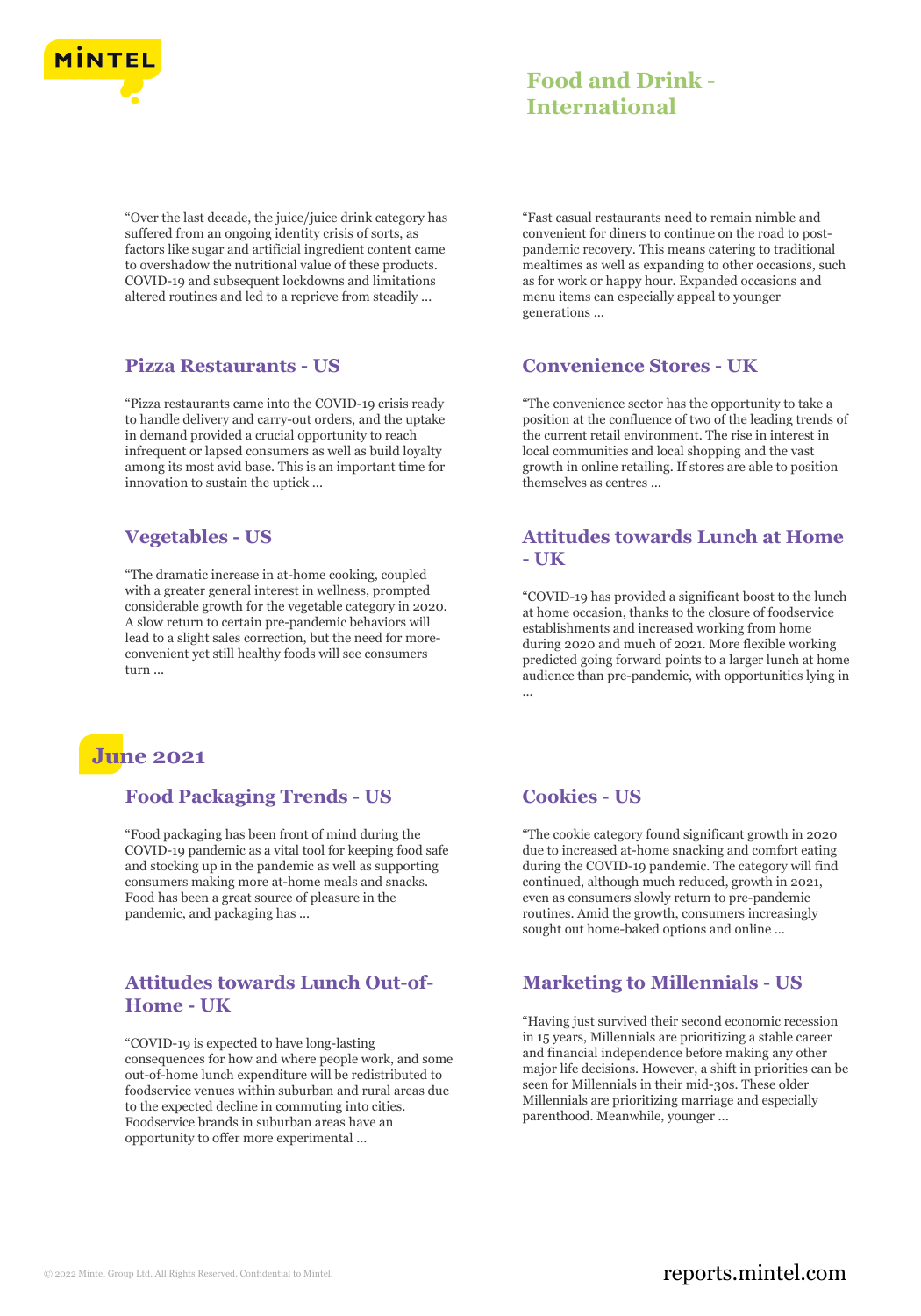

# **Beverage Packaging Trends - US**

"Packaging can play an integral role in addressing consumers' beverage needs in a post-pandemic America. The rise of remote work coupled with a recovering economy suggests growing consumer interest in large pack sizes, while brands must also promote small pack sizes to financially stressed consumers and consumers within smaller HHs ...

## **Restaurant Takeout and Delivery - US**

"Takeout and delivery programs and services have become integral to restaurants as they work to find ways to adapt to the changes accelerated by the pandemic: in consumer needs and preferences and in how brands approach business operations. Brands with established delivery and takeout programs and third-party partnerships benefited from ...

# **Plant-based Proteins - US**

"The plant-based proteins market continued to gain momentum in recent years, fueled by a number of factors from concern for personal health to the environment. The growing availability of convincingly meat-like meat alternatives has accelerated the widespread consumption of these products among consumers who continue to eat animal-based foods as ...

# **May 2021**

## **Baby Food and Drink - UK**

"The COVID-19 outbreak hit sales of baby food and drink products by boosting scratch cooking. Shortcut cooking products such as parent/child meal kits and cooking sauces specially formulated for babies/toddlers would help companies to capitalise on this trend, which Mintel expects to continue due to permanent shifts in ...

## **Grains and Rice - US**

"Purchase of rice and grains is nearly universal, and its best assets, versatility and value came in especially handy in 2020. While grains and rice may be saddled with a less-than-exciting reputation, they proved to be both a pantry staple and fundamental part of meal time. Going forward, brands will ...

# **Packaged Red Meat - US**

"Like most retail food and drink categories, red meat got a big boost in sales during the pandemic as consumers cut back on restaurant dining and did more home cooking. Maintaining that momentum in the years to come, however, will be a challenge for the red meat industry as older ...

## **Bottled Water - UK**

"Concerns around sustainability gave way to the impact of COVID-19 as the biggest driving force for change in the bottled water market in 2020/21. On-premise sales were hit by the closure of hospitality venues, while the loss of impulse out-of-home occasions took its toll on retail. As restrictions ease ...

# **Attitudes towards Private Label Food - UK**

"A savvy shopping mentality is firmly ingrained among British consumers when it comes to their grocery purchases. Private label has become intrinsically linked with this; 56% of branded/own-label buyers say that buying own-label makes them feel like a savvy shopper. This bodes well for the continuing relevance of private ...

# **Marketing to Generation Z - US**

"Refusing to fall in line with previous generations, Gen Z consumers are adamant about forging their own path. They want to be seen as change makers with unique and creative solutions, who aren't afraid to take on the world's biggest issues. However, behind the scenes, increased use of technology and ...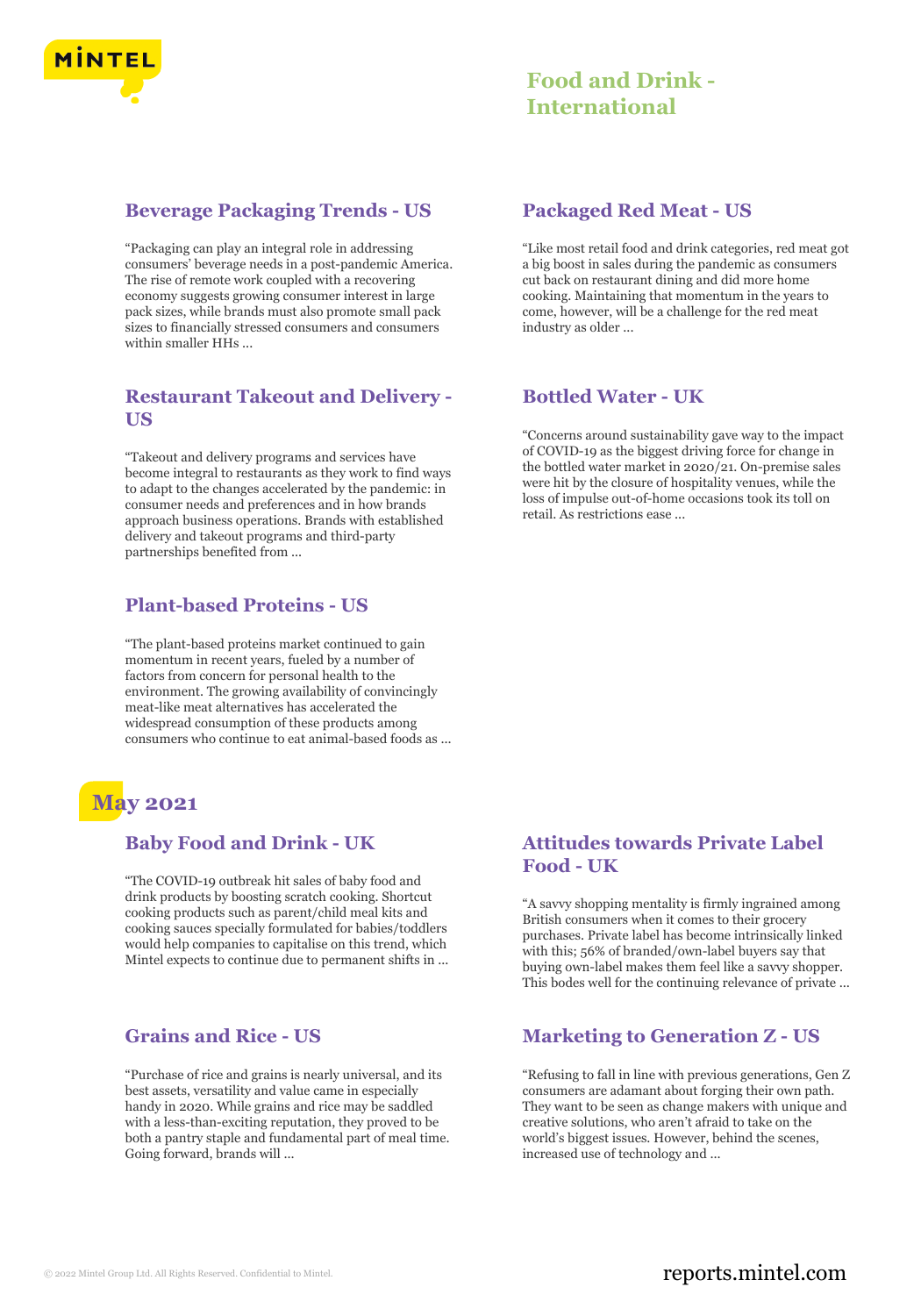

# **Energy Drinks - US**

"The energy drink market thrived in 2020 despite the drop in c-store traffic, as consumers relied on energy drinks to help them overcome challenges brought on by the pandemic. Consumers' energy needs will remain elevated even as the pandemic fades, as many consumers continue to face increased workloads, more consumers ...

# **Savoury Biscuits - UK**

"Savoury biscuits have benefited from people eating them more at home during COVID-19, but face a challenge to keep users eating them beyond the pandemic. The biggest opportunities for brands lie in flavour innovation, more inspiring pairings and premium products, while tapping into interest in healthy eating and sustainably sourced ...

# **Salty Snacks - US**

"Salty snacks enjoy near universal penetration, with almost all consumers enjoying at least some snacks in this diverse category. While this provides a strong foundation, concerns about sodium, calories, carbs and artificial ingredients can undercut usage and drive some to the growing array of snack competitors. Category players will need ...

# **April 2021**

# **Carbonated Soft Drinks - US**

"The CSD market found strong growth during the pandemic, as changed consumer routines shifted the majority of meal and drink occasions to the home and consumers sought comfort and familiarity. Successful innovation in flavors, formats and formulations – especially in the diet segment – paired with sophisticated distribution networks buoyed ...

# **Ice Cream and Frozen Novelties - US**

"An increase in eating and treating at home boosted the ice cream and frozen novelty market in 2020, bringing in a 16.3%-dollar sales increase over 2019 totals. The category is expected to hold onto a large share of

# **World Cuisines - UK**

"COVID-19 has brought about a considerable boost for the world cuisine market, thanks to many more evenings at home and the closure of the majority of foodservice establishments. Accompaniments/ingredients have been the driving force of this growth, demonstrating the uptick in cooking from scratch. Openness to healthier options bodes ...

# **Sugar and Gum Confectionery - UK**

"The COVID-19 pandemic spells troublesome times for sweets and gum, partly due to their high reliance on social, on-the-go lifestyles. However, it enhances opportunities for sweets around nostalgia, more unusual, globally-inspired flavours and healthier NPD. Inspiring people to use sweets in recipes and looking to crossover innovation to other sweet ...

# **Brand Overview: Food - UK**

"The coronavirus outbreak has urged consumers to review their eating habits, triggering a rise in at-home cooking and eating occasions. As the notion of holistic wellbeing becomes more influential, brands with a healthy and caring reputation become more appealing. However, Brits' sweet tooth and desire for small indulgences position those ...

# **Ethnic Restaurants and Takeaways - UK**

"Reduced footfall has made the idea of committing to a long-term lease, especially in city centres, less viable, forcing ethnic restaurant or takeaway operators to reassess their product offerings. Some brands are also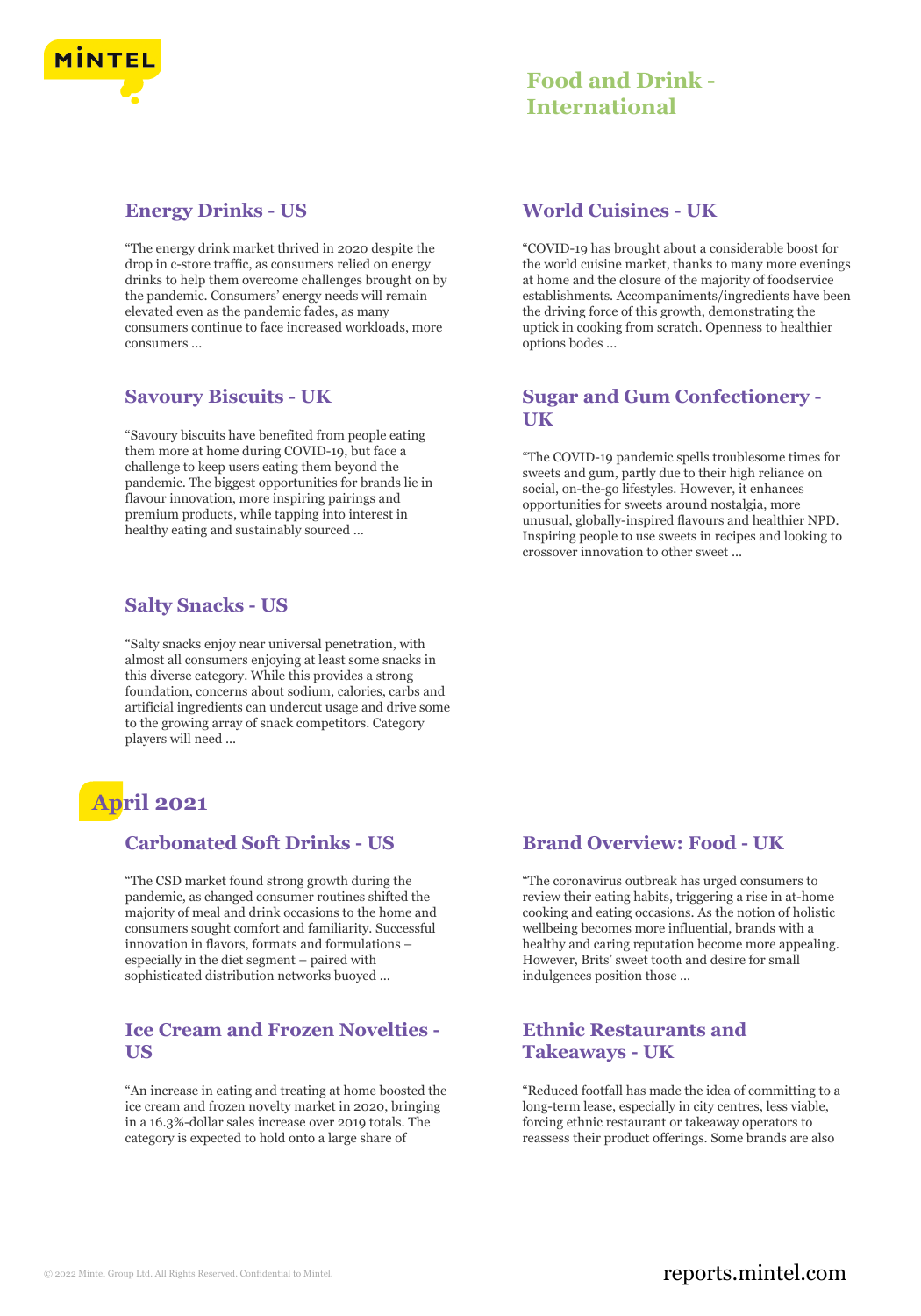

growth, due to ample innovation from category players, but brands ...

# **Private Label Food and Drink - US**

"Private label food and drink products were making slow but steady gains before the pandemic and have the potential to do so long after. Grocery retailers continue to invest in their product portfolios and see them not just as a way to cater to price-conscious shoppers but also as an ...

### **Desserts - UK**

"COVID-19 has fuelled a sharp rise in dessert sales, bucking its previous ongoing decline. This ambient category has been the main engine room of this uptick; its nostalgic brands and value-for-money proposition chiming well at a time of upheaval and economic uncertainty. The increased focus on health brought about by ...

## **White Spirits and RTDs - UK**

"The COVID-19 outbreak boosted retail sales of white spirits and RTDs in 2020 but is likely to erode sales longer term by accelerating the alcohol moderation trend. Further NPD in lower calorie, low/non- alcoholic spirits alternatives would help companies to better appeal to the health-conscious. Products with experiential aspects ...

# **Specialist Food and Drink Retailers - UK**

"Specialist food and drink retailers have suffered in a year like no other in recent times. With the economy struggling as the pandemic took hold, wages dropped and footfall on the high street plummeted as online retail surged. There is light at the end of the tunnel now however, and ...

# **March 2021**

crossing over to the retail sector with their own supermarket ranges in an effort to extend their ...

# **Cordials and Squashes - UK**

"While health was firmly on the government and consumers' agenda before the pandemic, the COVID-19 outbreak has brought it into even sharper focus. This spotlight has upped the potential for enhanced health benefits to appeal. Cordial/squash which supports immune health or with added vitamins/minerals, for example, interests around ...

# **Online Grocery Retailing - UK**

"Online grocery was not just the leading growth area in the grocery sector in 2020, but across all of UK retail. A combination of consumer concern and greater in-home food and drink demand served to not only see the channel record growth during the periods of lockdown but throughout the ...

# **Snack, Nutrition and Performance Bars - US**

"The COVID-19 pandemic has driven consumers to increase at-home cooking and snacking. While this has benefited most snack categories, it undercut those options oriented towards meal replacement and eating on the go. With re-emergence underway, bars are well positioned for a quick recovery and sustained five-year growth. In particular, bars ...

**Packaged Bread - US Healthy Dining Trends - US**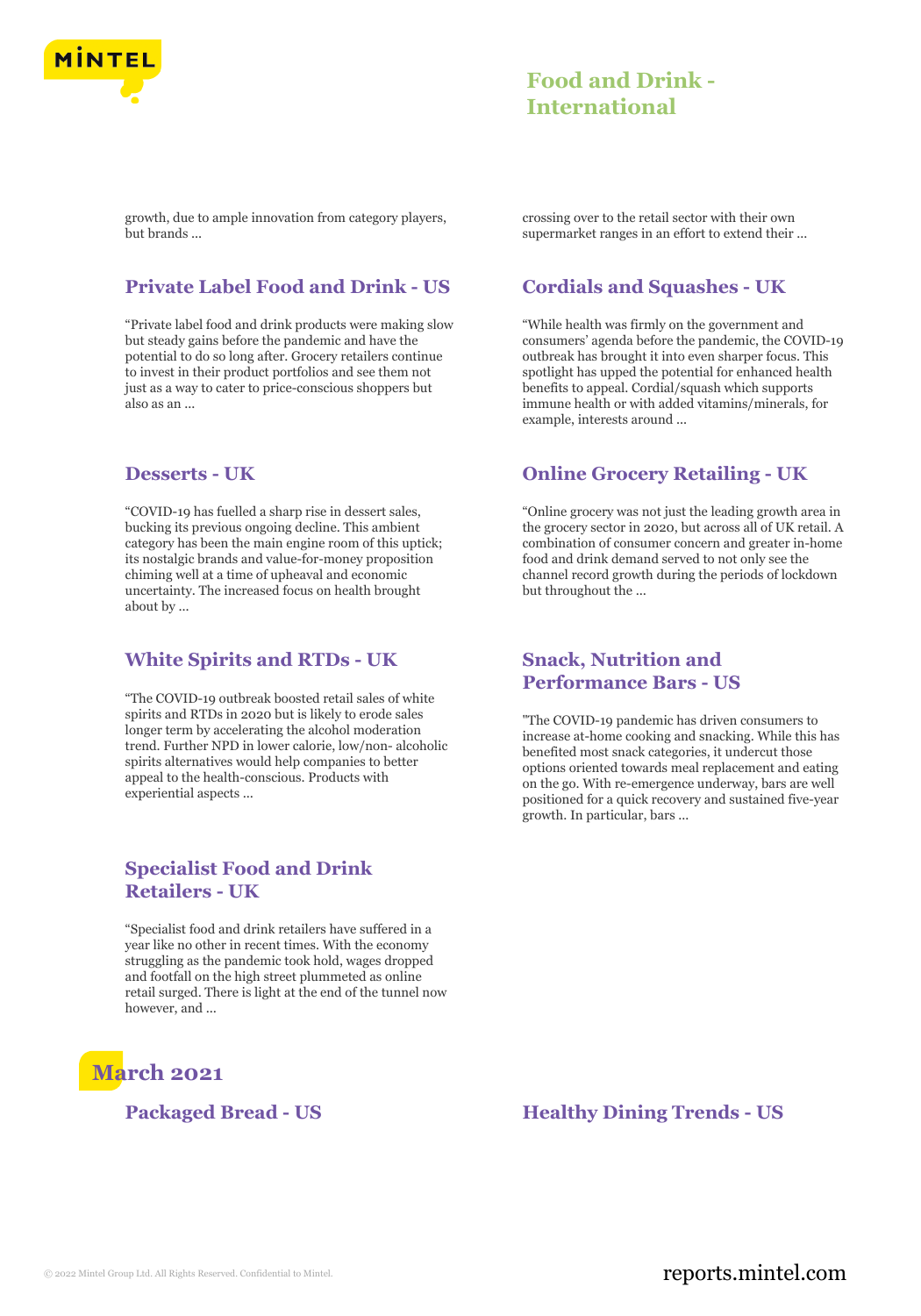

"After nearly a half-decade of little growth, COVID-19 rejuvenated the bread category across segments. Strong ties to comfort, versatility, affordability and convenience are at the core of growth in 2020, as consumers worked and learned from home and were forced to shift a large portion of food dollar spend to ...

# **Baking and Mixes - US**

"After four years of little to no growth, the baking mixes and ingredients category experienced an unprecedented 24.7% dollar sales increase in 2020, as a result of consumers' swift adoption and interest in at-home baking during the pandemic. Close to a third of US adults are baking more often ...

# **Still and Sparkling Water - US**

"The pandemic resulted in relatively strong sales of bottled water and further solidified its status as a necessary staple product in the minds of many core category consumers, a designation that will benefit the category for years to come. However, the loss of key social occasions weighed down the market ...

## **Free-from Foods - UK**

"There is a pressing need for free-from products to justify their prices and improve their value for money image amid more cautious spending habits. In the longer term, the pandemic's acceleration of sustainability and health trends will support the market's continued growth. However, brands will have to go the extra ...

# **Cider - UK**

"Cider sales through the on-trade have been hit by the enforced closures of pubs, bars and restaurants due to COVID-19, and the restrictions on these venues when they've been able to operate. While some of this spend has shifted to retail, many occasions have been lost. However, there are positives ...

# **Attitudes Towards Healthy Eating - UK**

"In recent years the percentage of diners making healthy choices has grown, and the majority of consumers who order from restaurants continue to select healthy menu items at least some of the time. However, the COVID-19 pandemic has caused a decline in balanced dining, with more consumers going the direction ...

## **Quick Service Restaurants - US**

"Quick service restaurants stood to benefit the most from the COVID-19 crisis thanks to their affordability and their longstanding investments in drive-thru, takeout and delivery. They're also viewed as the safest and most convenient meal solution for many American families right now and for the foreseeable future. QSRs will need ...

# **How America Eats - US**

"The pandemic has not only boosted retail grocery sales, it has also at least temporarily changed the way Americans shop for and prepare food and how and when they eat. Snacking is growing more prevalent throughout the day and is also fulfilling a wider variety of needs, creating opportunities for ...

## **Pasta, Rice and Noodles - UK**

"The pasta, rice and noodles market has enjoyed a sharp uplift thanks to COVID-19. While the move to the next normal will see sales ebb, the lasting rise in working from home, newly gained cooking skills and expected enduring plant-based trend all hold potential for the market. The consumer interest ...

# **Crisps, Savoury Snacks and Nuts - UK**

"More people being at home all day during COVID-19 lockdown periods has supported growth in sales of crisps, savoury snacks and nuts, the biggest usage occasions being snacking during the day or the evening, and with lunch. Flavour innovation continues to be a major theme in NPD, including tapping interest ...

## **Full-Service Restaurants - US**

"Full-service restaurants are certainly feeling the effects of COVID-19 more intensely than their limited-service counterparts, but that does not mean they're down for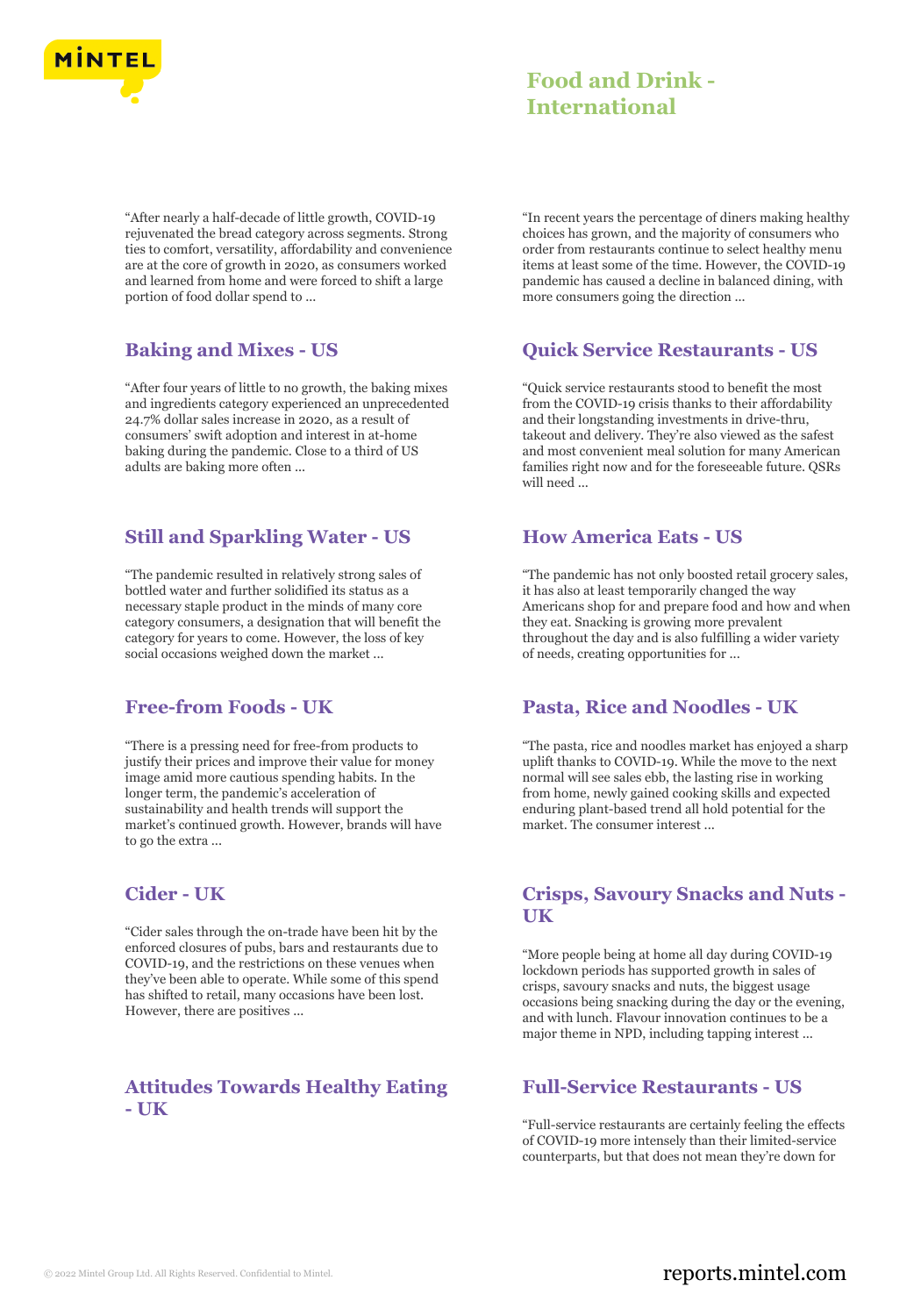

"Whilst the majority of people state that they try to eat healthily all or most of the time, this is in stark contrast to the true poor state of the nation's health, which COVID-19 has shone a light on. This widespread mistaken belief of healthy habits will prove a challenge ...

## **Sports and Performance Drinks - US**

"As Americans become increasingly engaged with a health and fitness mentality, the market will see a corresponding increase in diversity of users – and in turn, usage occasions. This will necessitate that innovations capture a broader range of health and wellness benefits. Functional wellness is quickly becoming the next barometer ...

# **February 2021**

# **What America Eats - US**

"COVID-19 brightened the spotlight on food's role in consumers' lives. 67% of US adults put a lot of thought into what they eat, and 26% have turned to food and drink for comfort more often due to the pandemic. It also disrupted habits and behaviors in a way that leaves ...

# **Convenience Store Foodservice - US**

"Convenience stores' foodservice sales are suffering during the pandemic due to far fewer drivers on the roads and an increase in online and bulk grocery shopping. Temporary halts of self-service foodservice options also hurt sales in 2020. C-stores must recover foodservice sales by stealing a page from restaurants' playbooks and ...

# **Crackers - US**

"After nearly a half decade of no significant gains, cracker sales saw meaningful growth of 7% in 2020. The category saw a dramatic increase in sales during the early days of consumer stockpiling that have held largely steady from their year-ago performance, suggesting that consumers didn't just stock up, they ...

# **Food and Drink - International**

the count. Current full-service patrons are highly engaged meaning operators have a prime opportunity to reach them with exciting on- and off-premise experiences. Restaurants will need to ...

## **In-store Bakery - US**

"In-store bakery sales declined for the first time in more than a decade in 2020, as some retailers shut down bakeries during the initial phase of pandemic response and consumers turned to affordable aisle offerings and online shopping channels during a time of uncertainty and disruption. But the dip doesn't ...

## **Nutrition Drinks - US**

"The nutrition drinks market is well situated to weather the current economic storm, thanks to the association of products in this category with general wellness and immune system health during a health-crisis-driven recession. Although the weight loss drinks segment suffered losses thanks to the lockdown, an unexpected uptick in sales ...

# **Fruit Juice, Juice Drinks and Smoothies - UK**

"COVID-19 has had a huge impact on the fruit juice, juice drinks and smoothies category. Nationwide lockdowns and restrictions saw many higher-value usage occasions through on-premise and on-the-go channels disappear overnight, the uptick in sales of larger formats not enough to compensate for this loss. Going forward, significant interest in ...